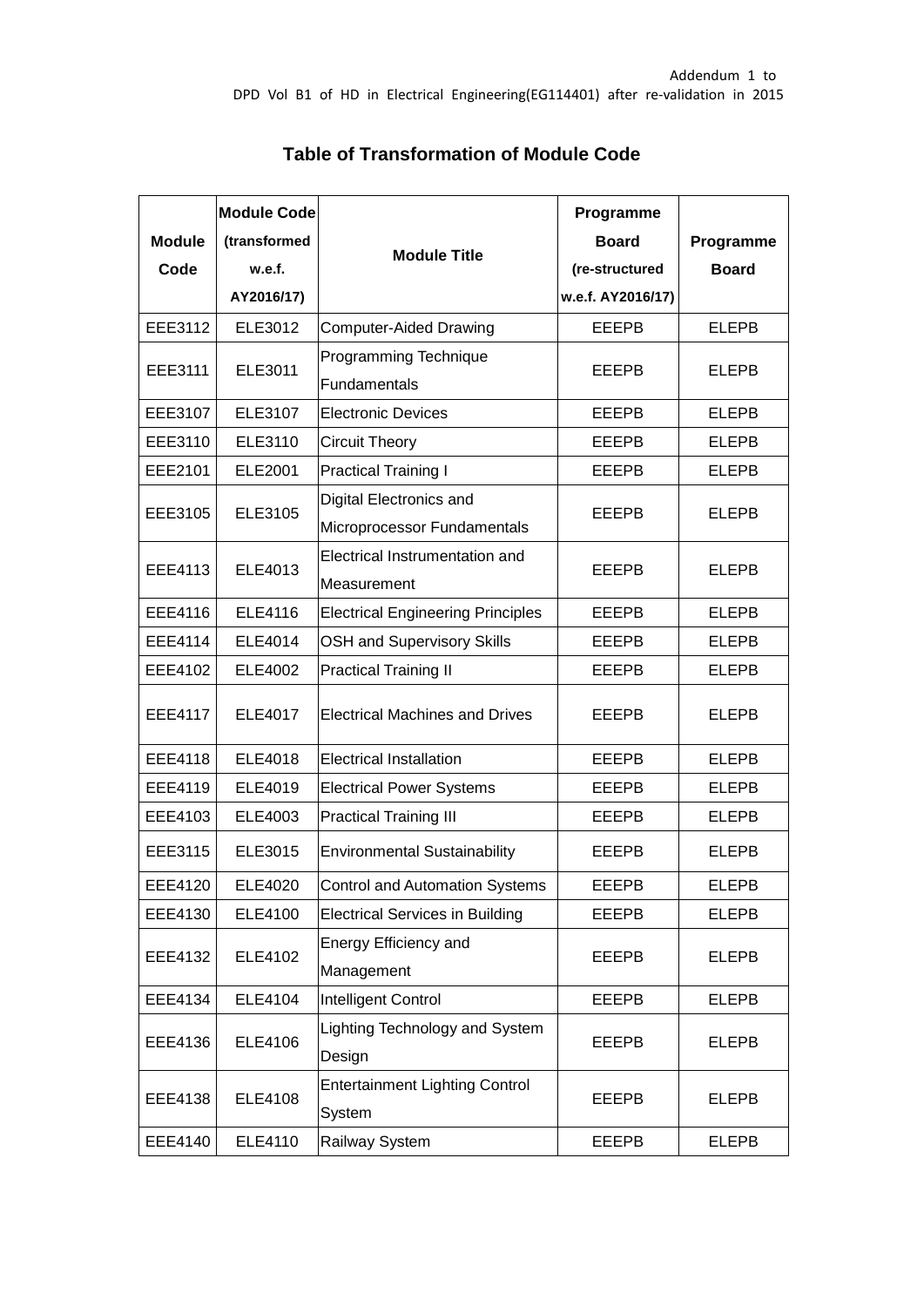|  |  |  |  |  |  | DPD Vol B1 of HD in Electrical Engineering(EG114401) after re-validation in 2015 |  |  |  |  |
|--|--|--|--|--|--|----------------------------------------------------------------------------------|--|--|--|--|
|--|--|--|--|--|--|----------------------------------------------------------------------------------|--|--|--|--|

| <b>EEE4121</b> | <b>ELE4021</b> | <b>Engineering Project</b>                                                                                           | <b>EEEPB</b> | <b>ELEPB</b> |
|----------------|----------------|----------------------------------------------------------------------------------------------------------------------|--------------|--------------|
| EEE4190        | ELE4090        | <b>Industrial Attachment</b>                                                                                         | <b>EEEPB</b> | <b>ELEPB</b> |
| EEE4191        | ELE4091        | Industry-Based Student Project                                                                                       | <b>EEEPB</b> | <b>ELEPB</b> |
| EEE4161        | ELE4201        | <b>Electrical Control and PLC</b>                                                                                    | EEEPB        | <b>ELEPB</b> |
| EEE4163        | ELE4203        | <b>Electric Machine and Drive</b>                                                                                    | <b>EEEPB</b> | <b>ELEPB</b> |
| EEE4164        | ELE4204        | <b>Building Electrical Technology</b>                                                                                | EEEPB        | <b>ELEPB</b> |
| EEE4165        | <b>ELE4205</b> | <b>Electrical Distribution Technology</b>                                                                            | <b>EEEPB</b> | <b>ELEPB</b> |
| EEE4162        | <b>ELE4202</b> | Installation Engineering Costing                                                                                     | <b>EEEPB</b> | <b>ELEPB</b> |
| EEE4166        | <b>ELE4206</b> | Intelligent Buildings Technology                                                                                     | EEEPB        | <b>ELEPB</b> |
| <b>EEE4167</b> | <b>ELE4207</b> | Integrated Applications in PLC                                                                                       | EEEPB        | <b>ELEPB</b> |
| EEE4168        | ELE4208        | Major Project                                                                                                        | EEEPB        | <b>ELEPB</b> |
| <b>ENG3200</b> | <b>ENG3200</b> | <b>Engineering Mathematics I</b>                                                                                     | EEEPB        | <b>ELEPB</b> |
| <b>ENG4202</b> | <b>ENG4202</b> | <b>Engineering Mathematics II</b>                                                                                    | <b>EEEPB</b> | <b>EIEPB</b> |
| <b>ENG4200</b> | <b>ENG4200</b> | <b>Advanced Engineering</b><br>Mathematics*                                                                          | EEEPB        | <b>CONPB</b> |
| LAN3100        | LAN3100        | English and Communication:<br>Workplace Interaction                                                                  | LD           | LD           |
| LAN3003        | LAN3003        | 職業中文傳意: 普通話對話與匯報<br><b>Vocational Chinese</b><br>Communication : Putonghua<br><b>Conversation and Reports</b>        | LD           | LD           |
| LAN3103        | LAN3103        | English and Communication:<br>Workplace Correspondence                                                               | LD           | LD.          |
| LAN4003        | LAN4003        | 職業中文傳意:普通話報告與紀實<br>文書<br><b>Vocational Chinese</b><br>Communication : Putonghua<br>Presentations, Administrative and | LD           | LD.          |